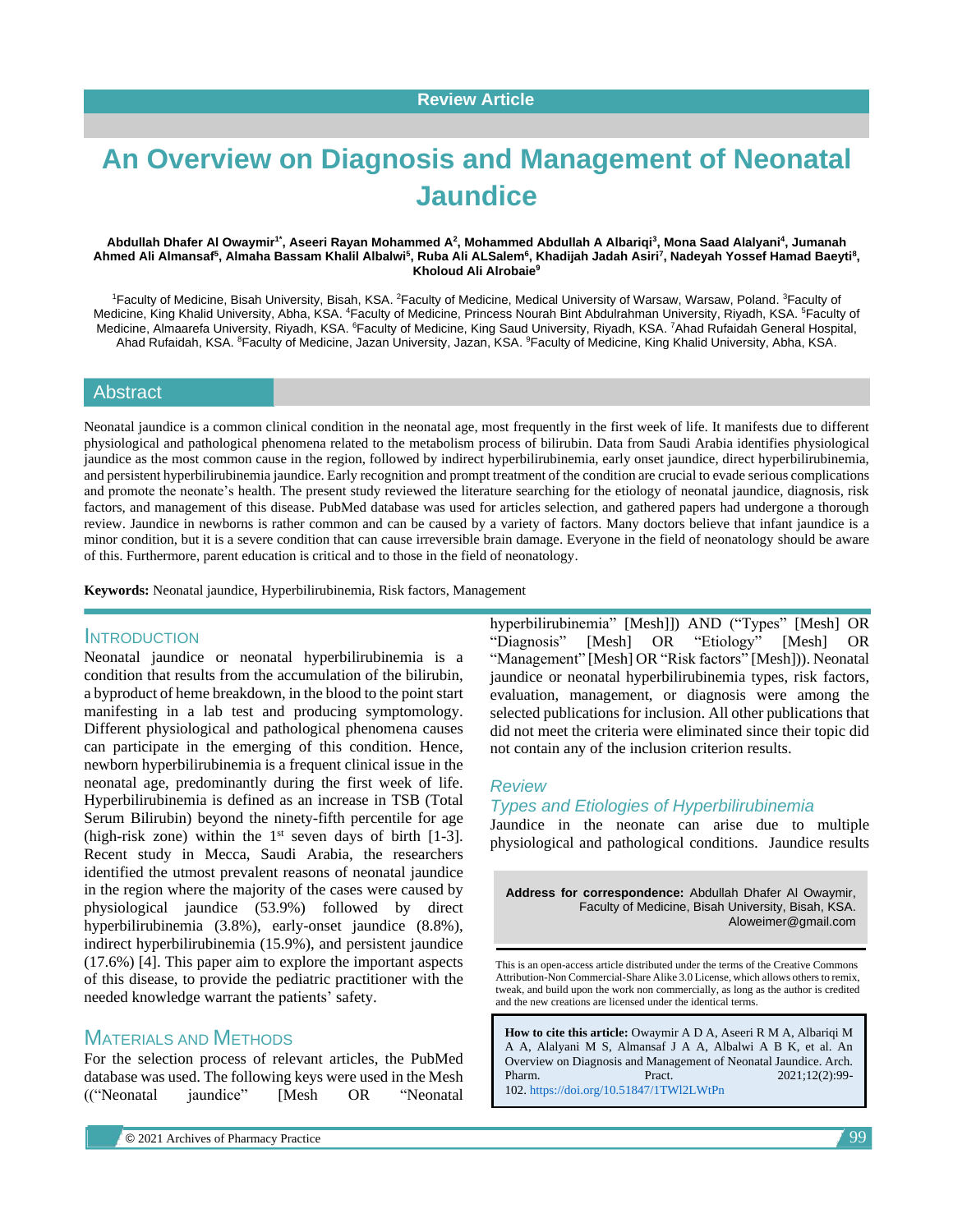from breast milk or breastfeeding, and hemolytic jaundice, having three subtypes because of jaundice associated with rhesus (Rh) incompatibility, ABO incompatibility, and Glucose-6-phosphate dehydrogenase (G6PD) deficiency have all been accounted in newborns [5].

## *Physiological Jaundice*

It's the utmost prevalent kind of hyperbilirubinemia in neonates, and it has no long-term sequelae. High toxic levels of bilirubin may be linked to neurodevelopmental problems such as athetosis, hearing loss, and in rare circumstances, intellectual impairments. Jaundice caused by physiological immaturity generally develops within 24–72 hours of age and peaks within the fourth and fifth days of life in term newborns and by the 7th day of life in preterm neonates. The most common type of bilirubin is unconjugated bilirubin, with a blood level of less than 15 mg/dl. According to the American Academy of Pediatrics' latest recommendations, bilirubin contents up to 17–18 mg/dl can be considered acceptable healthful infants [5, 6].

## *Pathological Jaundice*

Pathological jaundice is defined as bilirubin levels that exceed the normal range and require treatment. This kind of jaundice is defined as the jaundice emersion during twentyfour hours as a result of an enhancement in serum bilirubin higher than 5 mg/dl/day, peak values greater than the predicted common limit, conjugated bilirubin (darker urine staining), and the existence of clinical jaundice for more than two weeks [5, 6].

## *Breast Feeding and Breast Milk Jaundice*

Infants who are exclusively breastfed have a distinct physiological pattern for jaundice than those who are artificially fed. Breastfed newborns' jaundice generally occurs between 24 and 72 hours of age, with a peak between 5 and 15 days, yet usually fades by the third week of life. Mild jaundice in breastfed babies might develop 10–14 days after delivery or recur during breastfeeding. A rare consequence of a severe variant of this jaundice is nuclear jaundice, where extremely high bilirubin levels build in the blood and produce brain damage. In such cases, hearing loss, behavioral problems, and permeant mental impairment may occur [7, 8].

## *Hemolytic Jaundice*

The utmost prevalent reasons of hemolytic jaundice are Glucose-6-phosphate dehydrogenase (G-6-PD) deficiency, ABO incompatibility, and Rh hemolytic illness.

## *Rh Factor Hemolytic Disease*

Rhesus hemolytic disease of the neonates (RHDN) is caused by maternal alloimmunization with red blood cells. When fetal red blood cells are positive for a specific antigen, as they commonly are when a baby with Rh-positive is born to an Rhpositive father and Rh-negative mother, maternal immunoglobulin (IgG) antibodies may cross the placenta into

the fetal circulation and result in a wide range of symptoms in the fetus, from mild to severe hemolytic anemia to death; hydrops fetalis [9].

## *ABO Incompatibility*

Infants born to mothers with the O blood type must be properly controlled for the first 72 hours. ABO incompatibility causes jaundice, which generally develops 24 hours after delivery. Workup for pathological jaundice should be done if severe jaundice or if it appears during twenty-four hours. Intensive phototherapy at SB 12–17 mg/dl is recommended depending on the baby's postnatal age, and an exchange blood transfusion may be required in certain severe instances [10].

## *Jaundice Associated with G6PD Deficiency*

The most prevalent enzymopathy is G6PD, which is RBCs' enzyme shortage. It is a highly important illness in the hexose monophosphate pathway. Infants with severe jaundice in a family with a background of a geographic origin related to G-6-PD shortage or significant jaundice should be investigated for G6PD deficiency. Variations in the OATP2 and UGT1A1 genes result in decreased bilirubin conjugation, which has an essential effect on the formation of hyperbilirubinemia in G6PD defective infants [11-13].

## *Risk Factors*

Risk factors for developing neonatal jaundice vastly vary due to the different underlying etiologies. ABO incompatibility, gestational age between 35 -36 weeks, pre-discharge bilirubin in the high-risk zone, detected jaundice within the 1<sup>st</sup> twentyfour hours of birth, history of jaundice in a sibling, exclusive breastfeeding, cephalohematoma or bruising, and East Asian race are all main risk factors in neonates over thirty-five weeks pregnancy. Prematurity is also linked to the development of severe hyperbilirubinemia. For the minor risk factors, maternal age over twenty-five, high intermediaterange of serum bilirubin, male gender, gestational diabetes with macrosomic baby, and polycythemia [14, 15].

## *Evaluation and Diagnosis*

Biochemical lab investigations play a major role in evaluating jaundice; bilirubin contents can be measured by a transcutaneous device or by drawing a blood sample to determine plasma levels or total serum. Evaluation of transcutaneous bilirubin decreases the number of bilirubin blood tests; however, it is restricted if the infant has had phototherapy and by dark skin tone. The total serum bilirubin level should also be assessed if the transcutaneous bilirubin content surpasses the 95<sup>th</sup> percentile on the transcutaneous nomogram or 75 percent of the total serum bilirubin nomogram for phototherapy [16].

Blood grouping, Full Blood Cell (FBC), blood smear, Coombs's test, and G6PD are all recommended tests to explore the chances of hemolytic illness presence that may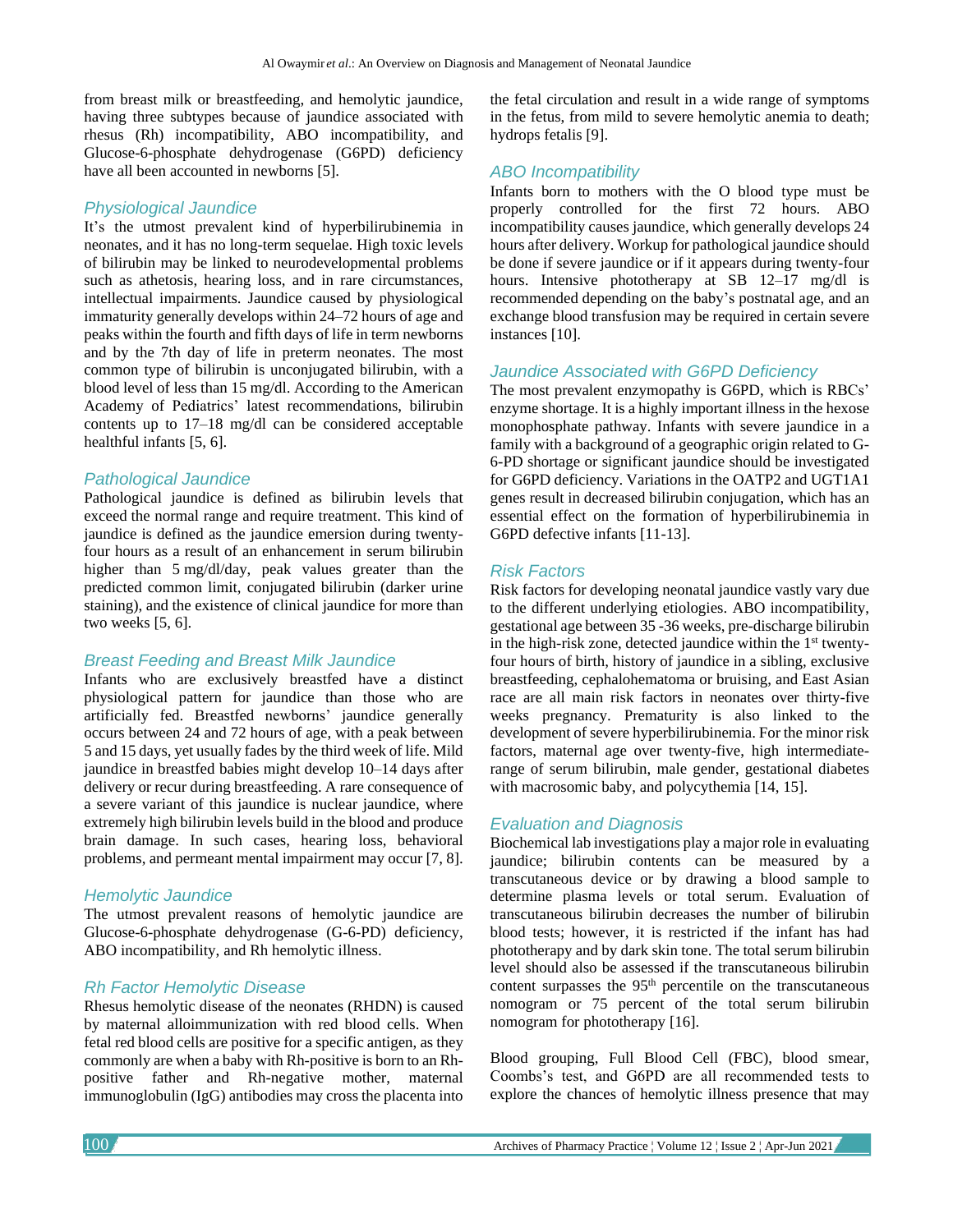lead to unconjugated hyperbilirubinemia. Serum aminotransferases must be ordered for evidence of hepatocellular damage, Gamma-glutamyl Transferase (GGTP) contents for evidence of hepatobiliary illness and prothrombin time, and serum albumin to investigate synthetic hepatic function in patients with conjugated hyperbilirubinemia [14, 17].

## *Management Phototherapy*

Phototherapy can readily cure hyperbilirubinemia with minimal side effects and evident efficacy. The effectiveness of phototherapy is proportional to the amount of exposed surface area: Phototherapy with two surfaces can be more successful than phototherapy with one. Source of light's spectrum: Instead of F20T12/B lights, special blue tubes with the designation F20T12/BB must be utilized. Reducing the neonate's distance to within 15–20 cm may increase energy production or irradiance in a phototherapy unit. Intermittent phototherapy is preferable to continuous phototherapy. Except for breastfeeding or diaper changes, phototherapy should not be interrupted [18].

#### *Exchange Transfusion*

If there is a danger of neurologic impairment, exchange transfusion is recommended, whether or not phototherapy is attempted. It is utilized to eliminate bilirubin from the circulation and sensitized red blood cells in iso-immune hemolysis and circulating antibodies. Exchange transfusions should be held exclusively within the newborn or Pediatric Intensive Care Unit (NICU/PICU) with highly qualified staff. The infant's blood is replaced in aliquots with crossedmatched blood in a double volume exchange blood transfusion (160 to 180 ml/kg) [19].

#### *Pharmacological Treatment*

Despite phototherapy, IV immunoglobulin is suggested for rising bilirubin contents caused by iso-immune hemolysis. IV immunoglobin should be commenced when the bilirubin content is within two to three mg/dl of the exchange transfusion level [20]. Other option includes the use of Phenobarbitone. This drug improves bilirubin processing, including hepatic absorption, conjugation, and excretion, which aids in lowering bilirubin levels. It has a margin of delay before it starts to work visibly; thence, it is advised to be used adjacently with other treatment measures [21].

#### **CONCLUSION**

Neonatal jaundice is rather frequent and can be caused by a variety of factors. Many physicians feel that infant jaundice is a harmless illness, but in reality, newborn jaundice is a dangerous disorder that can result in irreversible brain damage. This is something that all neonatologists should be aware of. Moreover, parent education is highly important. They should know that it can emerge any time after birth and that several conditions that inflict jaundice cannot be

diagnosed at once. Additionally, education should not be directed to parents only. Nurses, pediatricians, obstetricians, and primary health providers must be educated to detect the earliest signs and changes hinting to neonatal jaundice.

#### ACKNOWLEDGMENTS: None CONFLICT OF INTEREST: None FINANCIAL SUPPORT: None ETHICS STATEMENT: None

#### **REFERENCES**

- 1. Bhutani VK, Zipursky A, Blencowe H, Khanna R, Sgro M, Ebbesen F, et al. Neonatal hyperbilirubinemia and Rhesus disease of the newborn: incidence and impairment estimates for 2010 at regional and global levels. Pediatr Res. 2013;74(1):86-100. doi:10.1038/pr.2013.208
- 2. Young Infants Clinical Signs Study Group. Clinical signs that predict severe illness in children under age 2 months: a multicentre study. Lancet (London, England). 2008;371(9607):135-42. doi:10.1016/S0140-6736(08)60106-3
- 3. Burke BL, Robbins JM, Mac Bird T, Hobbs CA, Nesmith C, Tilford JM. Trends in hospitalizations for neonatal jaundice and kernicterus in the United States, 1988–2005. Pediatrics. 2009;123(2):524-32. doi:10.1542/peds.2007-2915
- 4. Alkhotani A, Eldin EE, Zaghloul A, Mujahid S. Evaluation of neonatal jaundice in the Makkah region. Sci Rep. 2014;4(1):4802. doi:10.1038/srep04802
- 5. Mitra S, Rennie J. Neonatal jaundice: aetiology, diagnosis, and treatment. Br J Hosp Med (Lond). 2017;78(12):699-704. doi:10.12968/hmed.2017.78.12.699
- 6. Boyd S. Treatment of physiological and pathological neonatal jaundice. Nurs Times. 2004;100(13):40-3.
- 7. Bratton S, Cantu RM, Stern M. Breast Milk Jaundice. In: StatPearls [Internet]. Treasure Island (FL): StatPearls Publishing; 2021.
- 8. Mishra S, Agarwal R, Deorari AK, Paul VK. Jaundice in the newborns. Indian J Pediatr. 2008;75(2):157-63. doi:10.1007/s12098-008-0024-7
- 9. Pegoraro V, Urbinati D, Visser GH, Di Renzo GC, Zipursky A, Stotler BA, et al. Hemolytic disease of the fetus and newborn due to Rh (D) incompatibility: A preventable disease that still produces significant morbidity and mortality in children. PLoS One. 2020;15(7):1-11. doi:10.1371/journal.pone.0235807
- 10. Akgül S, Korkmaz A, Yiğit S, Yurdakök M. Neonatal hyperbilirubinemia due to ABO incompatibility: does blood group matter? Turk J Pediatr. 2013;55(5):506-9.
- 11. D'Silva S, Colah RB, Ghosh K, Mukherjee MB. Combined effects of the UGT1A1 and OATP2 gene polymorphisms as a major risk factor for unconjugated hyperbilirubinemia in Indian neonates. Gene. 2014;547(1):18-22. doi:10.1016/j.gene.2014.05.047
- 12. Kaplan M, Wong RJ, Stevenson DK. Hemolysis and Glucose-6- Phosphate Dehydrogenase Deficiency-Related Neonatal<br>Hyperbilirubinemia. Neonatology. 2018;114(3):223-5. Hyperbilirubinemia. doi:10.1159/000489820
- 13. Moiz B, Nasir A, Khan SA, Kherani SA, Qadir M. Neonatal hyperbilirubinemia in infants with G6PD c.563C > T Variant. BMC Pediatr. 2012;12(1):126. doi:10.1186/1471-2431-12-126
- 14. American Academy of Pediatrics Subcommittee Hyperbilirubinemia. Management of hyperbilirubinemia in the newborn infant 35 or more weeks of gestation. Pediatrics. 2004;114(1):297-316. doi:10.1542/peds.114.1.297
- 15. Maisels MJ, Bhutani VK, Bogen D, Newman TB, Stark AR, Watchko JF. Hyperbilirubinemia in the newborn infant  $>$  or  $=35$  weeks' gestation: an update with clarifications. Pediatrics. 2009;124(4):1193- 8. doi:10.1542/peds.2009-0329
- 16. Bhatt DR, Kristensen-Cabrera AI, Lee HC, Weerasinghe S, Stevenson DK, Bhutani VK, et al. Transcutaneous bilirubin meter use and practices surrounding jaundice in 150 California newborn intensive care units. J Perinatol. 2018;38(11):1532-5. doi:10.1038/s41372-018- 0154-3